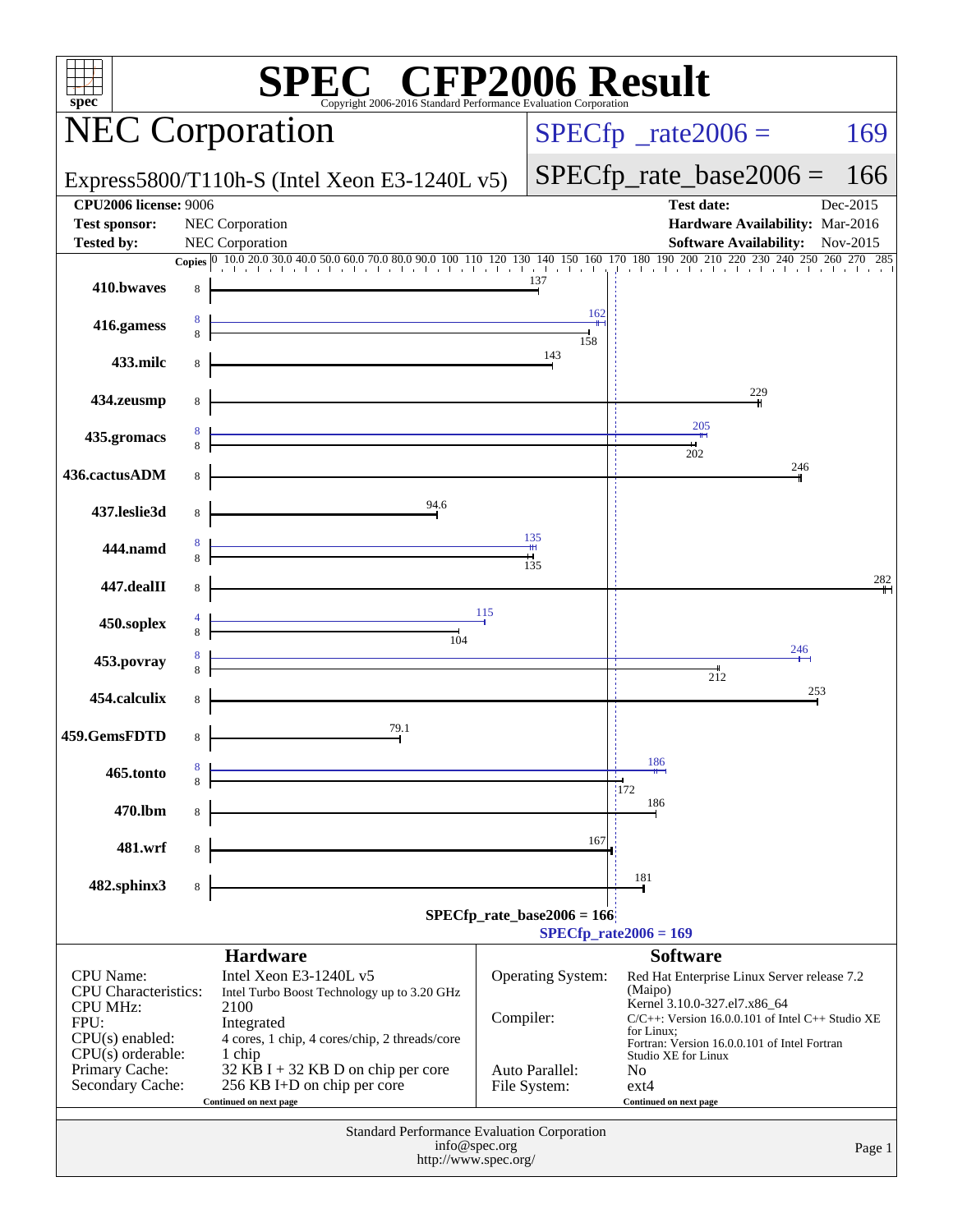

# NEC Corporation

#### $SPECTp_rate2006 = 169$

Express5800/T110h-S (Intel Xeon E3-1240L v5)

[SPECfp\\_rate\\_base2006 =](http://www.spec.org/auto/cpu2006/Docs/result-fields.html#SPECfpratebase2006) 166

**[CPU2006 license:](http://www.spec.org/auto/cpu2006/Docs/result-fields.html#CPU2006license)** 9006 **[Test date:](http://www.spec.org/auto/cpu2006/Docs/result-fields.html#Testdate)** Dec-2015 **[Test sponsor:](http://www.spec.org/auto/cpu2006/Docs/result-fields.html#Testsponsor)** NEC Corporation **[Hardware Availability:](http://www.spec.org/auto/cpu2006/Docs/result-fields.html#HardwareAvailability)** Mar-2016 **[Tested by:](http://www.spec.org/auto/cpu2006/Docs/result-fields.html#Testedby)** NEC Corporation **[Software Availability:](http://www.spec.org/auto/cpu2006/Docs/result-fields.html#SoftwareAvailability)** Nov-2015 [L3 Cache:](http://www.spec.org/auto/cpu2006/Docs/result-fields.html#L3Cache) 8 MB I+D on chip per chip [Other Cache:](http://www.spec.org/auto/cpu2006/Docs/result-fields.html#OtherCache) [Memory:](http://www.spec.org/auto/cpu2006/Docs/result-fields.html#Memory) 16 GB (2 x 8 GB 2Rx8 PC4-2133P-E) [Disk Subsystem:](http://www.spec.org/auto/cpu2006/Docs/result-fields.html#DiskSubsystem) 1 x 500 GB SATA, 7200 RPM [Other Hardware:](http://www.spec.org/auto/cpu2006/Docs/result-fields.html#OtherHardware) None [System State:](http://www.spec.org/auto/cpu2006/Docs/result-fields.html#SystemState) Run level 3 (multi-user)<br>Base Pointers: 32/64-bit [Base Pointers:](http://www.spec.org/auto/cpu2006/Docs/result-fields.html#BasePointers) [Peak Pointers:](http://www.spec.org/auto/cpu2006/Docs/result-fields.html#PeakPointers) 32/64-bit [Other Software:](http://www.spec.org/auto/cpu2006/Docs/result-fields.html#OtherSoftware) None

| <b>Results Table</b> |               |                                                                                                          |       |                |       |                |              |                |                |              |                |              |                |              |
|----------------------|---------------|----------------------------------------------------------------------------------------------------------|-------|----------------|-------|----------------|--------------|----------------|----------------|--------------|----------------|--------------|----------------|--------------|
|                      | <b>Base</b>   |                                                                                                          |       |                |       |                | <b>Peak</b>  |                |                |              |                |              |                |              |
| <b>Benchmark</b>     | <b>Copies</b> | <b>Seconds</b>                                                                                           | Ratio | <b>Seconds</b> | Ratio | <b>Seconds</b> | <b>Ratio</b> | <b>Copies</b>  | <b>Seconds</b> | <b>Ratio</b> | <b>Seconds</b> | <b>Ratio</b> | <b>Seconds</b> | <b>Ratio</b> |
| 410.bwayes           | 8             | 794                                                                                                      | 137   | 794            | 137   | 794            | 137          | 8              | 794            | 137          | 794            | 137          | 794            | 137          |
| 416.gamess           | 8             | 990                                                                                                      | 158   | 992            | 158   | 993            | 158          | 8              | 951            | 165          | 966            | 162          | 970            | 162          |
| $433$ .milc          | 8             | 514                                                                                                      | 143   | 514            | 143   | 514            | 143          | 8              | 514            | 143          | 514            | 143          | 514            | 143          |
| 434.zeusmp           | 8             | 316                                                                                                      | 230   | 318            | 229   | 319            | 228          | 8              | 316            | 230          | 318            | 229          | 319            | 228          |
| 435.gromacs          | 8             | 282                                                                                                      | 203   | 282            | 202   | 285            | 201          | 8              | 279            | 205          | 275            | 207          | 278            | 205          |
| 436.cactusADM        | 8             | 388                                                                                                      | 247   | 388            | 246   | 389            | 246          | 8              | 388            | 247          | 388            | 246          | 389            | 246          |
| 437.leslie3d         | 8             | 794                                                                                                      | 94.7  | 796            | 94.5  | 795            | 94.6         | 8              | 794            | 94.7         | 796            | 94.5         | 795            | 94.6         |
| 444.namd             | 8             | 475                                                                                                      | 135   | 484            | 133   | 476            | 135          | 8              | 472            | 136          | 476            | 135          | 480            | 134          |
| 447.dealII           | 8             | 326                                                                                                      | 281   | 325            | 282   | 322            | 284          | 8              | 326            | 281          | 325            | 282          | 322            | 284          |
| $450$ .soplex        | 8             | 643                                                                                                      | 104   | 643            | 104   | 644            | 104          | 4              | 291            | 115          | 291            | 115          | 291            | 114          |
| $453$ .povray        | 8             | 201                                                                                                      | 212   | 200            | 212   | 201            | 212          | 8              | 173            | 246          | 173            | 246          | 170            | 250          |
| $454$ calculix       | 8             | 261                                                                                                      | 253   | 260            | 253   | 260            | 254          | 8              | 261            | 253          | 260            | 253          | 260            | 254          |
| 459.GemsFDTD         | 8             | 1072                                                                                                     | 79.2  | 1075           | 79.0  | 1073           | 79.1         | $\overline{8}$ | 1072           | 79.2         | 1075           | 79.0         | 1073           | 79.1         |
| 465.tonto            | 8             | 458                                                                                                      | 172   | 457            | 172   | 458            | 172          | 8              | 423            | 186          | 425            | 185          | 414            | 190          |
| 470.1bm              | 8             | 591                                                                                                      | 186   | 591            | 186   | 590            | 186          | 8              | 591            | 186          | <u>591</u>     | 186          | 590            | 186          |
| 481.wrf              | 8             | 533                                                                                                      | 167   | 533            | 168   | 534            | 167          | 8              | 533            | <b>167</b>   | 533            | 168          | 534            | 167          |
| 482.sphinx3          | 8             | 862                                                                                                      | 181   | 864            | 180   | 860            | 181          | 8              | 862            | 181          | 864            | 180          | 860            | 181          |
|                      |               | Results appear in the order in which they were run. Bold underlined text indicates a median measurement. |       |                |       |                |              |                |                |              |                |              |                |              |

#### **[Submit Notes](http://www.spec.org/auto/cpu2006/Docs/result-fields.html#SubmitNotes)**

 The taskset mechanism was used to bind copies to processors. The config file option 'submit' was used to generate taskset commands to bind each copy to a specific processor. For details, please see the config file.

### **[Operating System Notes](http://www.spec.org/auto/cpu2006/Docs/result-fields.html#OperatingSystemNotes)**

Stack size set to unlimited using "ulimit -s unlimited"

#### **[Platform Notes](http://www.spec.org/auto/cpu2006/Docs/result-fields.html#PlatformNotes)**

 BIOS Settings: Power Management Policy: Custom Energy Performance: Performance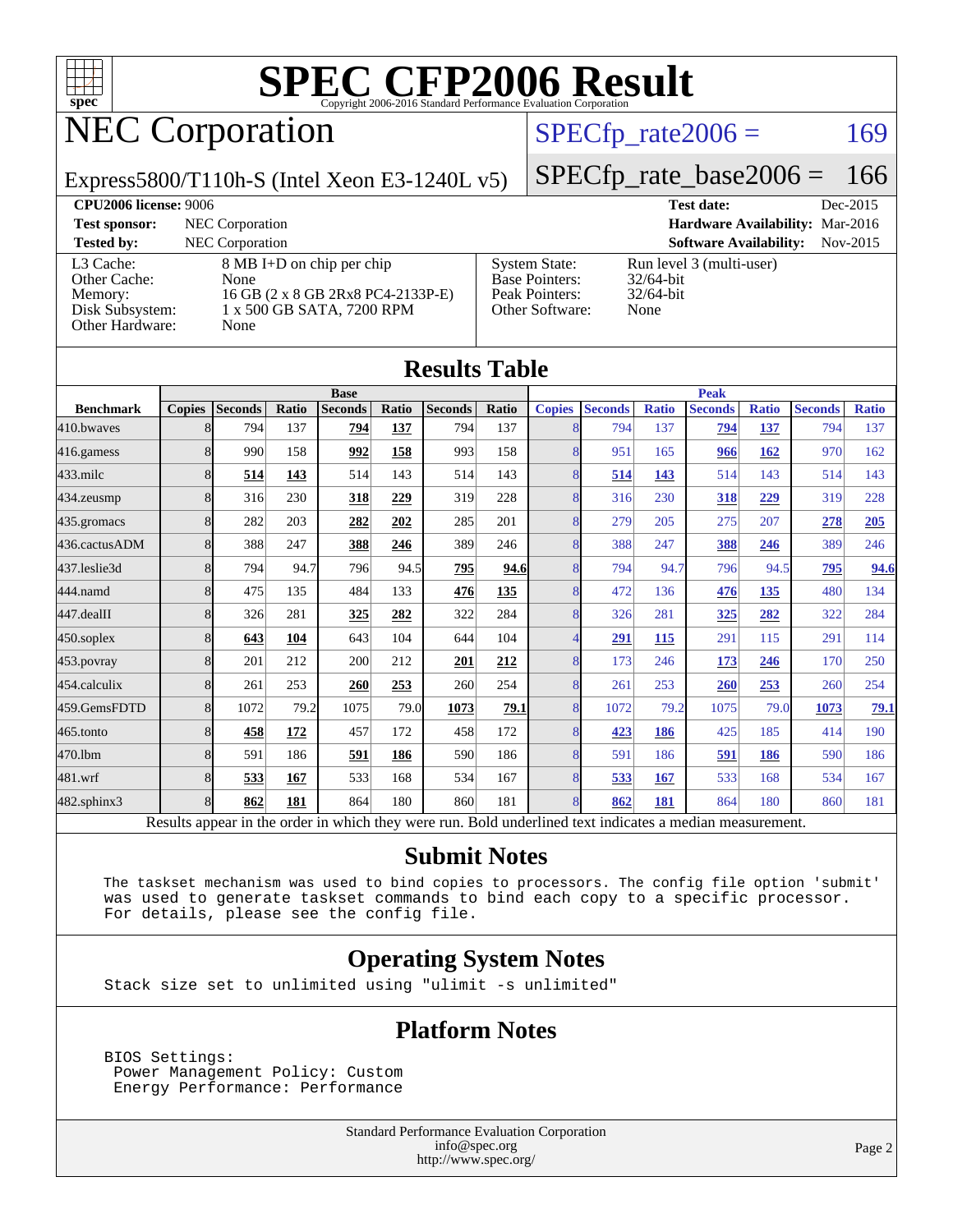

## NEC Corporation

 $SPECTp_rate2006 = 169$ 

Express5800/T110h-S (Intel Xeon E3-1240L v5)

[SPECfp\\_rate\\_base2006 =](http://www.spec.org/auto/cpu2006/Docs/result-fields.html#SPECfpratebase2006) 166

**[Test sponsor:](http://www.spec.org/auto/cpu2006/Docs/result-fields.html#Testsponsor)** NEC Corporation **[Hardware Availability:](http://www.spec.org/auto/cpu2006/Docs/result-fields.html#HardwareAvailability)** Mar-2016

**[CPU2006 license:](http://www.spec.org/auto/cpu2006/Docs/result-fields.html#CPU2006license)** 9006 **[Test date:](http://www.spec.org/auto/cpu2006/Docs/result-fields.html#Testdate)** Dec-2015 **[Tested by:](http://www.spec.org/auto/cpu2006/Docs/result-fields.html#Testedby)** NEC Corporation **[Software Availability:](http://www.spec.org/auto/cpu2006/Docs/result-fields.html#SoftwareAvailability)** Nov-2015

#### **[General Notes](http://www.spec.org/auto/cpu2006/Docs/result-fields.html#GeneralNotes)**

Environment variables set by runspec before the start of the run: LD LIBRARY PATH = "/home/cpu2006/libs/32:/home/cpu2006/libs/64:/home/cpu2006/sh"

 Binaries compiled on a system with 1x Intel Core i5-4670K CPU + 32GB memory using RedHat EL 7.1 Transparent Huge Pages enabled with: echo always > /sys/kernel/mm/transparent\_hugepage/enabled

### **[Base Compiler Invocation](http://www.spec.org/auto/cpu2006/Docs/result-fields.html#BaseCompilerInvocation)**

[C benchmarks](http://www.spec.org/auto/cpu2006/Docs/result-fields.html#Cbenchmarks): [icc -m64](http://www.spec.org/cpu2006/results/res2016q1/cpu2006-20160125-38935.flags.html#user_CCbase_intel_icc_64bit_0b7121f5ab7cfabee23d88897260401c)

[C++ benchmarks:](http://www.spec.org/auto/cpu2006/Docs/result-fields.html#CXXbenchmarks) [icpc -m64](http://www.spec.org/cpu2006/results/res2016q1/cpu2006-20160125-38935.flags.html#user_CXXbase_intel_icpc_64bit_bedb90c1146cab66620883ef4f41a67e)

[Fortran benchmarks](http://www.spec.org/auto/cpu2006/Docs/result-fields.html#Fortranbenchmarks): [ifort -m64](http://www.spec.org/cpu2006/results/res2016q1/cpu2006-20160125-38935.flags.html#user_FCbase_intel_ifort_64bit_ee9d0fb25645d0210d97eb0527dcc06e)

[Benchmarks using both Fortran and C](http://www.spec.org/auto/cpu2006/Docs/result-fields.html#BenchmarksusingbothFortranandC): [icc -m64](http://www.spec.org/cpu2006/results/res2016q1/cpu2006-20160125-38935.flags.html#user_CC_FCbase_intel_icc_64bit_0b7121f5ab7cfabee23d88897260401c) [ifort -m64](http://www.spec.org/cpu2006/results/res2016q1/cpu2006-20160125-38935.flags.html#user_CC_FCbase_intel_ifort_64bit_ee9d0fb25645d0210d97eb0527dcc06e)

### **[Base Portability Flags](http://www.spec.org/auto/cpu2006/Docs/result-fields.html#BasePortabilityFlags)**

| 410.bwaves: -DSPEC CPU LP64<br>416.gamess: -DSPEC_CPU_LP64 |                                                                |
|------------------------------------------------------------|----------------------------------------------------------------|
| 433.milc: -DSPEC CPU LP64                                  |                                                                |
| 434.zeusmp: -DSPEC_CPU_LP64                                |                                                                |
| 435.gromacs: -DSPEC_CPU_LP64 -nofor_main                   |                                                                |
| 436.cactusADM: -DSPEC CPU LP64 -nofor main                 |                                                                |
| 437.leslie3d: -DSPEC CPU LP64                              |                                                                |
| 444.namd: - DSPEC_CPU_LP64                                 |                                                                |
| 447.dealII: -DSPEC_CPU_LP64                                |                                                                |
| 450.soplex: -DSPEC_CPU_LP64                                |                                                                |
| 453.povray: -DSPEC_CPU_LP64                                |                                                                |
| 454.calculix: -DSPEC_CPU_LP64 -nofor_main                  |                                                                |
| 459. GemsFDTD: - DSPEC CPU LP64                            |                                                                |
| 465.tonto: - DSPEC CPU LP64                                |                                                                |
| 470.1bm: - DSPEC CPU LP64                                  |                                                                |
|                                                            | 481.wrf: -DSPEC CPU_LP64 -DSPEC_CPU_CASE_FLAG -DSPEC_CPU_LINUX |
| 482.sphinx3: -DSPEC_CPU_LP64                               |                                                                |
|                                                            |                                                                |

### **[Base Optimization Flags](http://www.spec.org/auto/cpu2006/Docs/result-fields.html#BaseOptimizationFlags)**

[C benchmarks](http://www.spec.org/auto/cpu2006/Docs/result-fields.html#Cbenchmarks):

[-xCORE-AVX2](http://www.spec.org/cpu2006/results/res2016q1/cpu2006-20160125-38935.flags.html#user_CCbase_f-xAVX2_5f5fc0cbe2c9f62c816d3e45806c70d7) [-ipo](http://www.spec.org/cpu2006/results/res2016q1/cpu2006-20160125-38935.flags.html#user_CCbase_f-ipo) [-O3](http://www.spec.org/cpu2006/results/res2016q1/cpu2006-20160125-38935.flags.html#user_CCbase_f-O3) [-no-prec-div](http://www.spec.org/cpu2006/results/res2016q1/cpu2006-20160125-38935.flags.html#user_CCbase_f-no-prec-div) [-opt-prefetch](http://www.spec.org/cpu2006/results/res2016q1/cpu2006-20160125-38935.flags.html#user_CCbase_f-opt-prefetch) [-auto-p32](http://www.spec.org/cpu2006/results/res2016q1/cpu2006-20160125-38935.flags.html#user_CCbase_f-auto-p32) [-ansi-alias](http://www.spec.org/cpu2006/results/res2016q1/cpu2006-20160125-38935.flags.html#user_CCbase_f-ansi-alias) [-opt-mem-layout-trans=3](http://www.spec.org/cpu2006/results/res2016q1/cpu2006-20160125-38935.flags.html#user_CCbase_f-opt-mem-layout-trans_a7b82ad4bd7abf52556d4961a2ae94d5) Continued on next page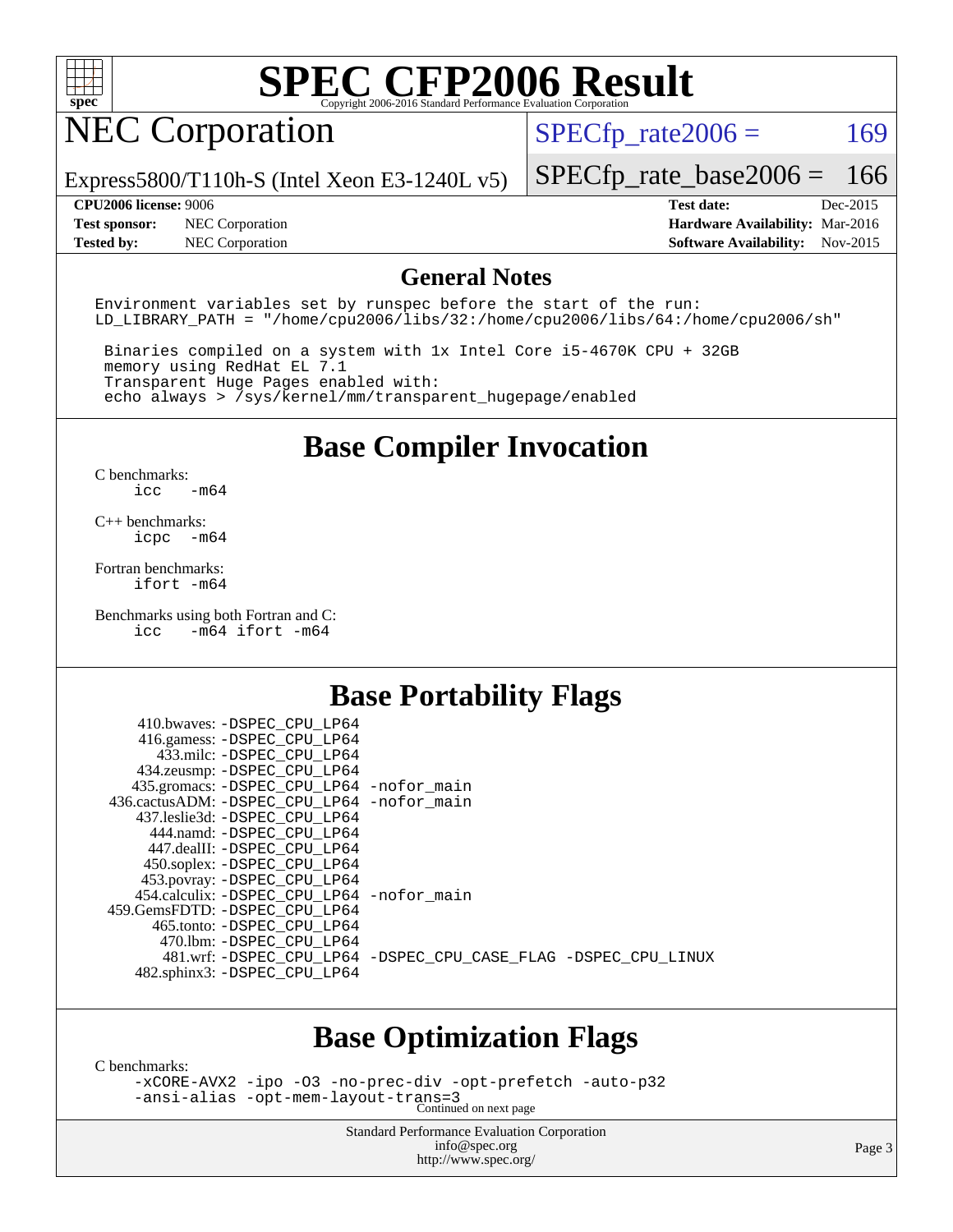

NEC Corporation

Express5800/T110h-S (Intel Xeon E3-1240L v5)

 $SPECTp\_rate2006 = 169$ 

[SPECfp\\_rate\\_base2006 =](http://www.spec.org/auto/cpu2006/Docs/result-fields.html#SPECfpratebase2006) 166

**[Test sponsor:](http://www.spec.org/auto/cpu2006/Docs/result-fields.html#Testsponsor)** NEC Corporation **[Hardware Availability:](http://www.spec.org/auto/cpu2006/Docs/result-fields.html#HardwareAvailability)** Mar-2016

**[CPU2006 license:](http://www.spec.org/auto/cpu2006/Docs/result-fields.html#CPU2006license)** 9006 **[Test date:](http://www.spec.org/auto/cpu2006/Docs/result-fields.html#Testdate)** Dec-2015 **[Tested by:](http://www.spec.org/auto/cpu2006/Docs/result-fields.html#Testedby)** NEC Corporation **[Software Availability:](http://www.spec.org/auto/cpu2006/Docs/result-fields.html#SoftwareAvailability)** Nov-2015

### **[Base Optimization Flags \(Continued\)](http://www.spec.org/auto/cpu2006/Docs/result-fields.html#BaseOptimizationFlags)**

[C++ benchmarks:](http://www.spec.org/auto/cpu2006/Docs/result-fields.html#CXXbenchmarks)

[-xCORE-AVX2](http://www.spec.org/cpu2006/results/res2016q1/cpu2006-20160125-38935.flags.html#user_CXXbase_f-xAVX2_5f5fc0cbe2c9f62c816d3e45806c70d7) [-ipo](http://www.spec.org/cpu2006/results/res2016q1/cpu2006-20160125-38935.flags.html#user_CXXbase_f-ipo) [-O3](http://www.spec.org/cpu2006/results/res2016q1/cpu2006-20160125-38935.flags.html#user_CXXbase_f-O3) [-no-prec-div](http://www.spec.org/cpu2006/results/res2016q1/cpu2006-20160125-38935.flags.html#user_CXXbase_f-no-prec-div) [-opt-prefetch](http://www.spec.org/cpu2006/results/res2016q1/cpu2006-20160125-38935.flags.html#user_CXXbase_f-opt-prefetch) [-auto-p32](http://www.spec.org/cpu2006/results/res2016q1/cpu2006-20160125-38935.flags.html#user_CXXbase_f-auto-p32) [-ansi-alias](http://www.spec.org/cpu2006/results/res2016q1/cpu2006-20160125-38935.flags.html#user_CXXbase_f-ansi-alias) [-opt-mem-layout-trans=3](http://www.spec.org/cpu2006/results/res2016q1/cpu2006-20160125-38935.flags.html#user_CXXbase_f-opt-mem-layout-trans_a7b82ad4bd7abf52556d4961a2ae94d5)

[Fortran benchmarks](http://www.spec.org/auto/cpu2006/Docs/result-fields.html#Fortranbenchmarks):

[-xCORE-AVX2](http://www.spec.org/cpu2006/results/res2016q1/cpu2006-20160125-38935.flags.html#user_FCbase_f-xAVX2_5f5fc0cbe2c9f62c816d3e45806c70d7) [-ipo](http://www.spec.org/cpu2006/results/res2016q1/cpu2006-20160125-38935.flags.html#user_FCbase_f-ipo) [-O3](http://www.spec.org/cpu2006/results/res2016q1/cpu2006-20160125-38935.flags.html#user_FCbase_f-O3) [-no-prec-div](http://www.spec.org/cpu2006/results/res2016q1/cpu2006-20160125-38935.flags.html#user_FCbase_f-no-prec-div) [-opt-prefetch](http://www.spec.org/cpu2006/results/res2016q1/cpu2006-20160125-38935.flags.html#user_FCbase_f-opt-prefetch)

[Benchmarks using both Fortran and C](http://www.spec.org/auto/cpu2006/Docs/result-fields.html#BenchmarksusingbothFortranandC):

[-xCORE-AVX2](http://www.spec.org/cpu2006/results/res2016q1/cpu2006-20160125-38935.flags.html#user_CC_FCbase_f-xAVX2_5f5fc0cbe2c9f62c816d3e45806c70d7) [-ipo](http://www.spec.org/cpu2006/results/res2016q1/cpu2006-20160125-38935.flags.html#user_CC_FCbase_f-ipo) [-O3](http://www.spec.org/cpu2006/results/res2016q1/cpu2006-20160125-38935.flags.html#user_CC_FCbase_f-O3) [-no-prec-div](http://www.spec.org/cpu2006/results/res2016q1/cpu2006-20160125-38935.flags.html#user_CC_FCbase_f-no-prec-div) [-opt-prefetch](http://www.spec.org/cpu2006/results/res2016q1/cpu2006-20160125-38935.flags.html#user_CC_FCbase_f-opt-prefetch) [-auto-p32](http://www.spec.org/cpu2006/results/res2016q1/cpu2006-20160125-38935.flags.html#user_CC_FCbase_f-auto-p32) [-ansi-alias](http://www.spec.org/cpu2006/results/res2016q1/cpu2006-20160125-38935.flags.html#user_CC_FCbase_f-ansi-alias) [-opt-mem-layout-trans=3](http://www.spec.org/cpu2006/results/res2016q1/cpu2006-20160125-38935.flags.html#user_CC_FCbase_f-opt-mem-layout-trans_a7b82ad4bd7abf52556d4961a2ae94d5)

### **[Peak Compiler Invocation](http://www.spec.org/auto/cpu2006/Docs/result-fields.html#PeakCompilerInvocation)**

[C benchmarks](http://www.spec.org/auto/cpu2006/Docs/result-fields.html#Cbenchmarks):  $\text{icc}$  -m64

[C++ benchmarks \(except as noted below\):](http://www.spec.org/auto/cpu2006/Docs/result-fields.html#CXXbenchmarksexceptasnotedbelow) [icpc -m64](http://www.spec.org/cpu2006/results/res2016q1/cpu2006-20160125-38935.flags.html#user_CXXpeak_intel_icpc_64bit_bedb90c1146cab66620883ef4f41a67e)

450.soplex: [icpc -m32 -L/opt/intel/compilers\\_and\\_libraries\\_2016/linux/compiler/lib/ia32\\_lin](http://www.spec.org/cpu2006/results/res2016q1/cpu2006-20160125-38935.flags.html#user_peakCXXLD450_soplex_intel_icpc_b4f50a394bdb4597aa5879c16bc3f5c5)

[Fortran benchmarks](http://www.spec.org/auto/cpu2006/Docs/result-fields.html#Fortranbenchmarks): [ifort -m64](http://www.spec.org/cpu2006/results/res2016q1/cpu2006-20160125-38935.flags.html#user_FCpeak_intel_ifort_64bit_ee9d0fb25645d0210d97eb0527dcc06e)

[Benchmarks using both Fortran and C](http://www.spec.org/auto/cpu2006/Docs/result-fields.html#BenchmarksusingbothFortranandC):<br>icc -m64 ifort -m64  $-m64$  ifort  $-m64$ 

### **[Peak Portability Flags](http://www.spec.org/auto/cpu2006/Docs/result-fields.html#PeakPortabilityFlags)**

| 410.bwaves: -DSPEC CPU LP64                |
|--------------------------------------------|
| 416.gamess: -DSPEC_CPU_LP64                |
| 433.milc: -DSPEC CPU LP64                  |
| 434.zeusmp: -DSPEC_CPU_LP64                |
| 435.gromacs: -DSPEC_CPU_LP64 -nofor_main   |
| 436.cactusADM: -DSPEC_CPU_LP64 -nofor_main |
| 437.leslie3d: -DSPEC CPU LP64              |
| 444.namd: -DSPEC CPU LP64                  |
| 447.dealII: -DSPEC_CPU_LP64                |
| 450.soplex: -D_FILE_OFFSET_BITS=64         |
| 453.povray: -DSPEC_CPU_LP64                |
| 454.calculix: -DSPEC_CPU_LP64 -nofor_main  |
| 459.GemsFDTD: -DSPEC_CPU_LP64              |
| 465.tonto: - DSPEC CPU LP64                |

Continued on next page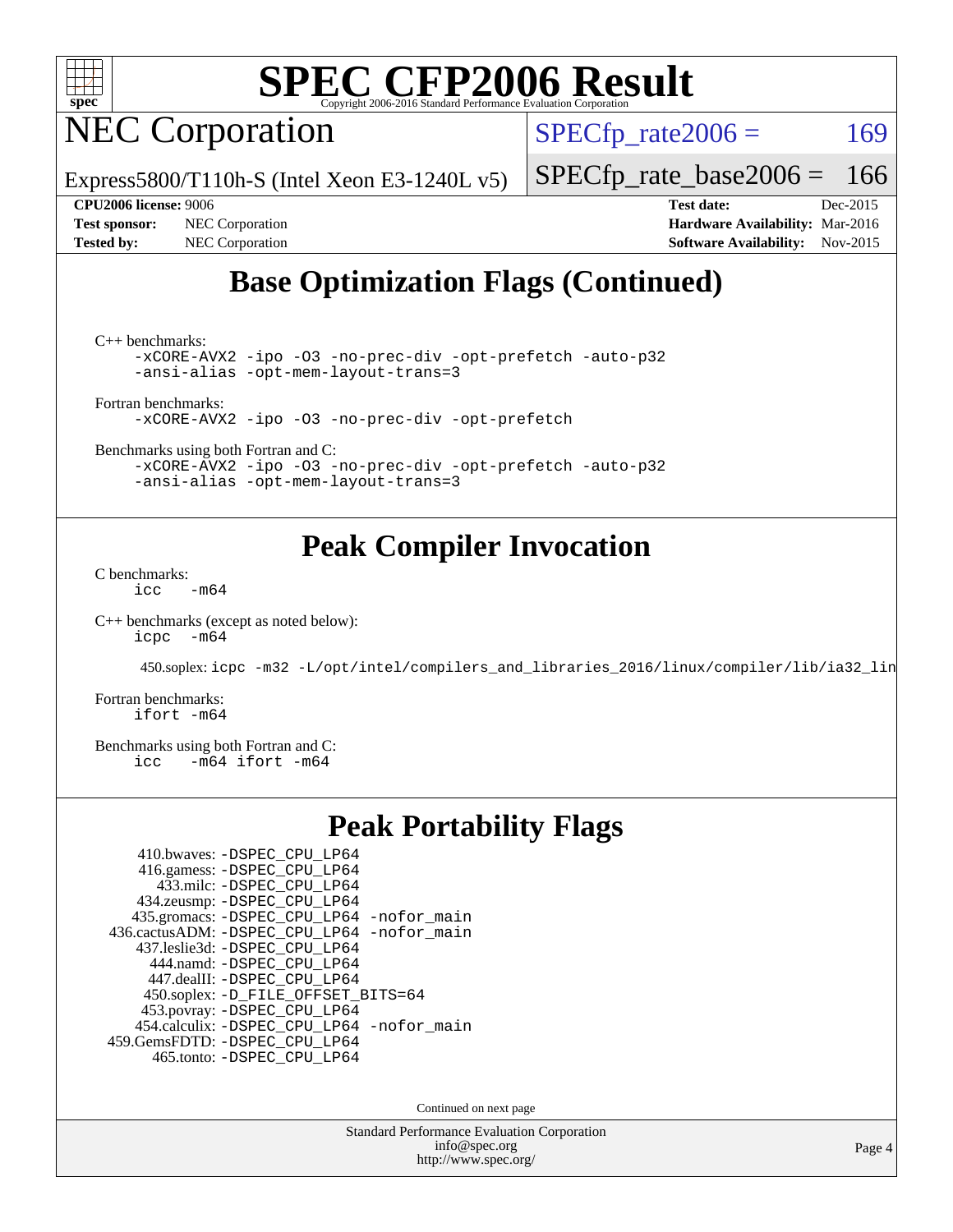

NEC Corporation

 $SPECTp\_rate2006 = 169$ 

Express5800/T110h-S (Intel Xeon E3-1240L v5)

[SPECfp\\_rate\\_base2006 =](http://www.spec.org/auto/cpu2006/Docs/result-fields.html#SPECfpratebase2006) 166

**[CPU2006 license:](http://www.spec.org/auto/cpu2006/Docs/result-fields.html#CPU2006license)** 9006 **[Test date:](http://www.spec.org/auto/cpu2006/Docs/result-fields.html#Testdate)** Dec-2015 **[Test sponsor:](http://www.spec.org/auto/cpu2006/Docs/result-fields.html#Testsponsor)** NEC Corporation **NEC Corporation [Hardware Availability:](http://www.spec.org/auto/cpu2006/Docs/result-fields.html#HardwareAvailability)** Mar-2016 **[Tested by:](http://www.spec.org/auto/cpu2006/Docs/result-fields.html#Testedby)** NEC Corporation **[Software Availability:](http://www.spec.org/auto/cpu2006/Docs/result-fields.html#SoftwareAvailability)** Nov-2015

### **[Peak Portability Flags \(Continued\)](http://www.spec.org/auto/cpu2006/Docs/result-fields.html#PeakPortabilityFlags)**

470.lbm: [-DSPEC\\_CPU\\_LP64](http://www.spec.org/cpu2006/results/res2016q1/cpu2006-20160125-38935.flags.html#suite_peakPORTABILITY470_lbm_DSPEC_CPU_LP64)

 481.wrf: [-DSPEC\\_CPU\\_LP64](http://www.spec.org/cpu2006/results/res2016q1/cpu2006-20160125-38935.flags.html#suite_peakPORTABILITY481_wrf_DSPEC_CPU_LP64) [-DSPEC\\_CPU\\_CASE\\_FLAG](http://www.spec.org/cpu2006/results/res2016q1/cpu2006-20160125-38935.flags.html#b481.wrf_peakCPORTABILITY_DSPEC_CPU_CASE_FLAG) [-DSPEC\\_CPU\\_LINUX](http://www.spec.org/cpu2006/results/res2016q1/cpu2006-20160125-38935.flags.html#b481.wrf_peakCPORTABILITY_DSPEC_CPU_LINUX) 482.sphinx3: [-DSPEC\\_CPU\\_LP64](http://www.spec.org/cpu2006/results/res2016q1/cpu2006-20160125-38935.flags.html#suite_peakPORTABILITY482_sphinx3_DSPEC_CPU_LP64)

### **[Peak Optimization Flags](http://www.spec.org/auto/cpu2006/Docs/result-fields.html#PeakOptimizationFlags)**

[C benchmarks](http://www.spec.org/auto/cpu2006/Docs/result-fields.html#Cbenchmarks):

433.milc: basepeak = yes

 $470$ .lbm: basepeak = yes

482.sphinx3: basepeak = yes

#### [C++ benchmarks:](http://www.spec.org/auto/cpu2006/Docs/result-fields.html#CXXbenchmarks)

```
 444.namd: -xCORE-AVX2(pass 2) -prof-gen:threadsafe(pass 1)
        -ipo(pass 2) -O3(pass 2) -no-prec-div(pass 2)
        -par-num-threads=1(pass 1) -opt-mem-layout-trans=3(pass 2)
        -prof-use(pass 2) -fno-alias -auto-ilp32
```
447.dealII: basepeak = yes

```
 450.soplex: -xCORE-AVX2(pass 2) -prof-gen:threadsafe(pass 1)
         -ipo(pass 2) -O3(pass 2) -no-prec-div(pass 2)
         -par-num-threads=1(pass 1) -opt-mem-layout-trans=3(pass 2)
         -prof-use(pass 2) -opt-malloc-options=3
```

```
 453.povray: -xCORE-AVX2(pass 2) -prof-gen:threadsafe(pass 1)
        -no-prec-div(pass 2)-par-num-threads=1(pass 1) -opt-mem-layout-trans=3(pass 2)
        -prof-use(pass 2) -unroll4 -ansi-alias
```
[Fortran benchmarks](http://www.spec.org/auto/cpu2006/Docs/result-fields.html#Fortranbenchmarks):

```
410.bwaves: basepeak = yes 416.gamess: -xCORE-AVX2(pass 2) -prof-gen:threadsafe(pass 1)
              -i\text{po}(pass 2) -\overline{O}3(pass 2)-no-prec-div(pass 2)
              -par-num-threads=1(pass 1) -prof-use(pass 2) -unroll2
              -inline-level=0 -scalar-rep-
    434.zeusmp: basepeak = yes
    437.leslie3d: basepeak = yes
459.GemsFDTD: basepeak = yes
```
Continued on next page